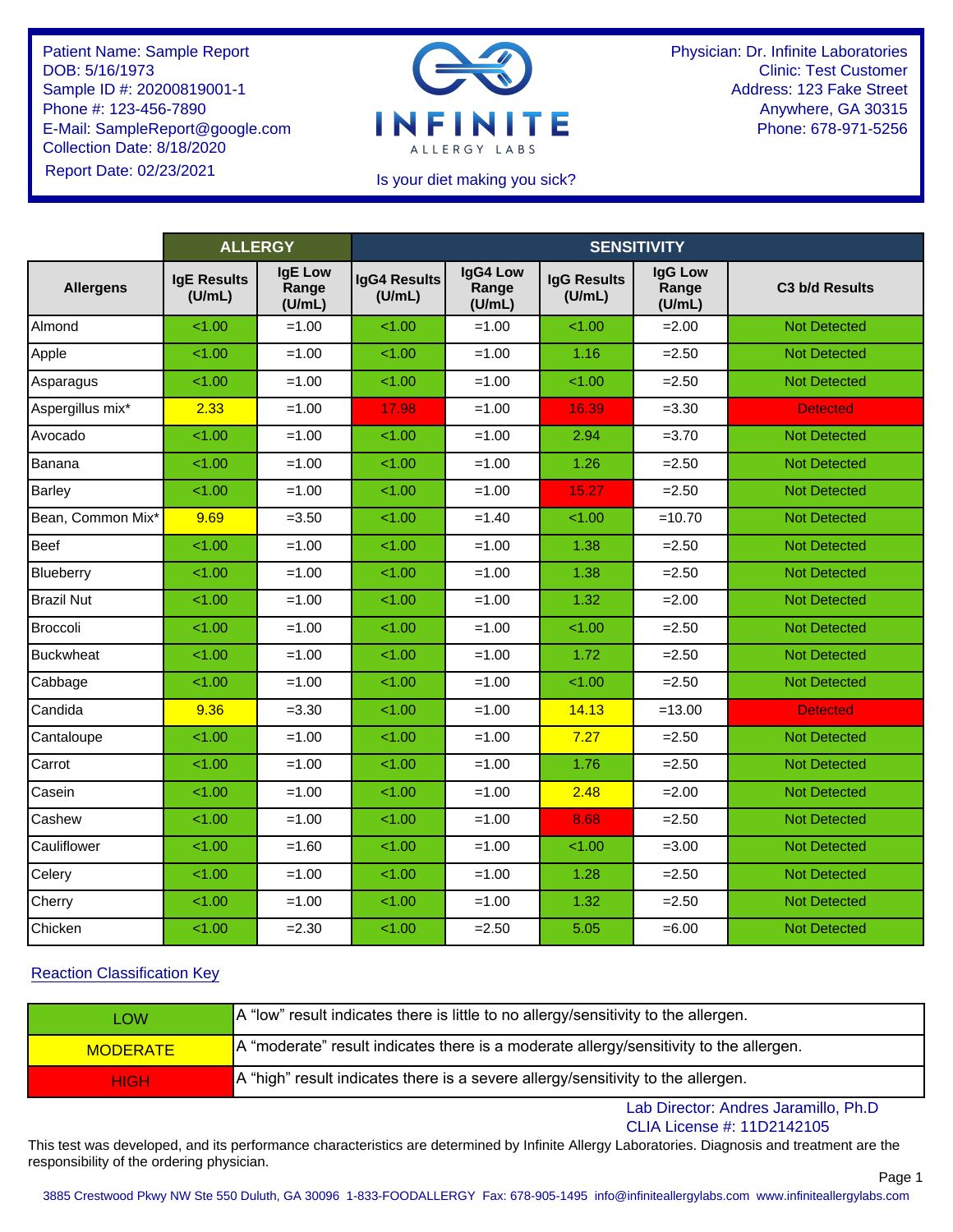

Physician: Dr. Infinite Laboratories Clinic: Test Customer Address: 123 Fake Street Anywhere, GA 30315 Phone: 678-971-5256

## Is your diet making you sick?

|                      | <b>ALLERGY</b>               |                                   | <b>SENSITIVITY</b>            |                             |                              |                                   |                     |  |  |
|----------------------|------------------------------|-----------------------------------|-------------------------------|-----------------------------|------------------------------|-----------------------------------|---------------------|--|--|
| <b>Allergens</b>     | <b>IgE Results</b><br>(U/mL) | <b>IgE Low</b><br>Range<br>(U/mL) | <b>IgG4 Results</b><br>(U/mL) | IgG4 Low<br>Range<br>(U/mL) | <b>IgG Results</b><br>(U/mL) | <b>IgG Low</b><br>Range<br>(U/mL) | C3 b/d Results      |  |  |
| Cinnamon             | < 1.00                       | $=1.00$                           | 1.00                          | $=1.00$                     | 3.25                         | $= 5.00$                          | <b>Not Detected</b> |  |  |
| Cocoa                | < 1.00                       | $=1.00$                           | 1.00                          | $=1.00$                     | 1.90                         | $=3.40$                           | <b>Not Detected</b> |  |  |
| Coconut              | < 1.00                       | $=1.00$                           | 1.00                          | $=1.00$                     | 1.04                         | $= 2.50$                          | <b>Not Detected</b> |  |  |
| Coffee               | < 1.00                       | $=1.00$                           | 1.00                          | $=1.00$                     | 1.85                         | $=2.50$                           | <b>Not Detected</b> |  |  |
| Corn, Sweet          | 1.00                         | $=1.00$                           | 1.00                          | $=1.00$                     | 1.00                         | $=2.50$                           | <b>Not Detected</b> |  |  |
| <b>Cotton Seed</b>   | < 1.00                       | $=1.00$                           | < 1.00                        | $=1.00$                     | 1.19                         | $= 2.50$                          | <b>Not Detected</b> |  |  |
| Cranberry            | < 1.00                       | $=1.00$                           | < 1.00                        | $=1.00$                     | 2.12                         | $=2.50$                           | <b>Not Detected</b> |  |  |
| Cucumber             | < 1.00                       | $=1.00$                           | < 1.00                        | $=1.00$                     | 2.10                         | $=2.50$                           | <b>Not Detected</b> |  |  |
| Egg White, Chicken   | 14.56                        | $=1.50$                           | 3.54                          | $=1.20$                     | 6.34                         | $=4.60$                           | <b>Not Detected</b> |  |  |
| Egg Yolk, Chicken    | 5.70                         | $=1.50$                           | 3.03                          | $=1.20$                     | 8.72                         | $=4.60$                           | <b>Detected</b>     |  |  |
| Fish, Mackerel       | 1.00                         | $=1.10$                           | 1.00                          | $= 2.50$                    | 2.15                         | $= 5.00$                          | <b>Not Detected</b> |  |  |
| Fish, Salmon         | < 1.00                       | $=1.00$                           | 1.00                          | $=1.00$                     | 1.22                         | $=2.50$                           | <b>Detected</b>     |  |  |
| Fish, Tuna           | < 1.00                       | $= 3.60$                          | 1.00                          | $=2.70$                     | 2.53                         | $= 8.00$                          | <b>Not Detected</b> |  |  |
| Fish, Whitefish Mix* | 1.00                         | $=1.00$                           | 1.00                          | $=1.00$                     | 1.29                         | $=2.50$                           | <b>Not Detected</b> |  |  |
| Flax                 | < 1.00                       | $=1.00$                           | 1.00                          | $=1.00$                     | 2.01                         | $=2.50$                           | <b>Not Detected</b> |  |  |
| Garlic               | < 1.00                       | $=1.10$                           | < 1.00                        | $=1.00$                     | 1.09                         | $=2.50$                           | <b>Not Detected</b> |  |  |
| Ginger               | < 1.00                       | $=1.00$                           | 1.00                          | $=1.00$                     | 3.75                         | $=3.40$                           | <b>Not Detected</b> |  |  |
| Gluten (Gliadin)     | < 1.00                       | $= 3.40$                          | 19.49                         | $=1.50$                     | >100.00                      | $= 8.50$                          | <b>Detected</b>     |  |  |
| Grape, White         | 1.00                         | $=1.00$                           | 1.00                          | $=1.00$                     | 1.44                         | $=2.50$                           | <b>Not Detected</b> |  |  |
| Grapefruit           | < 1.00                       | $=1.00$                           | < 1.00                        | $=1.00$                     | 1.02                         | $=2.50$                           | <b>Not Detected</b> |  |  |
| Hazelnut             | < 1.00                       | $=1.00$                           | < 1.00                        | $=1.00$                     | 1.58                         | $=2.00$                           | <b>Not Detected</b> |  |  |
| Hops                 | < 1.00                       | $=1.00$                           | 1.00                          | $=1.00$                     | 1.40                         | $=2.50$                           | <b>Not Detected</b> |  |  |
| Lamb                 | 1.00                         | $=1.00$                           | 1.00                          | $=1.00$                     | 1.26                         | $=2.50$                           | <b>Not Detected</b> |  |  |
| Lemon                | 1.00                         | $=1.00$                           | < 1.00                        | $=1.00$                     | 1.14                         | $=2.50$                           | <b>Not Detected</b> |  |  |
|                      |                              |                                   |                               |                             |                              |                                   |                     |  |  |

# Reaction Classification Key

| LOW             | A "low" result indicates there is little to no allergy/sensitivity to the allergen.                   |
|-----------------|-------------------------------------------------------------------------------------------------------|
| <b>MODERATE</b> | $\overline{a}$ A "moderate" result indicates there is a moderate allergy/sensitivity to the allergen. |
| <b>HIGH</b>     | A "high" result indicates there is a severe allergy/sensitivity to the allergen.                      |

Lab Director: Andres Jaramillo, Ph.D CLIA License #: 11D2142105

Page 2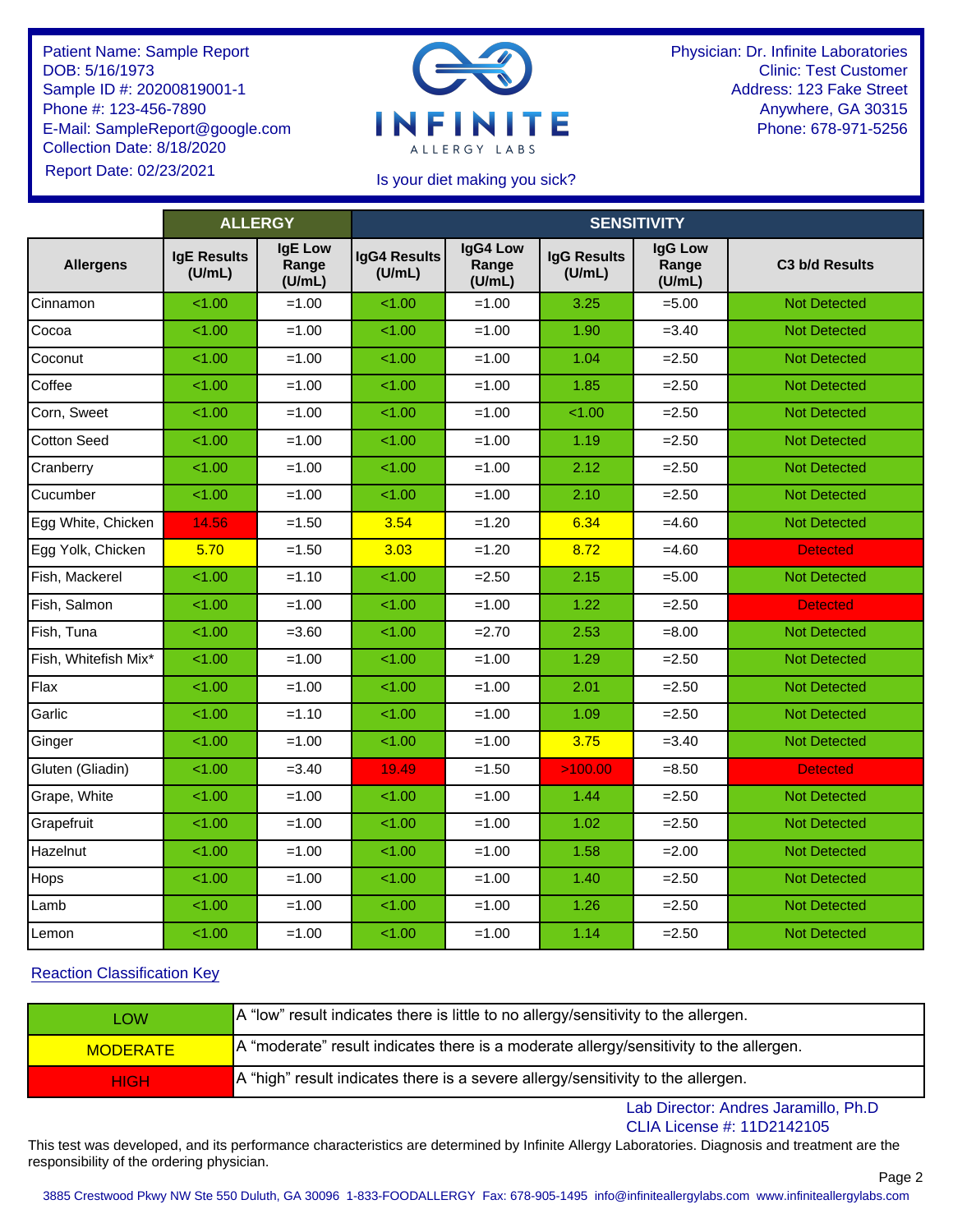

Physician: Dr. Infinite Laboratories Clinic: Test Customer Address: 123 Fake Street Anywhere, GA 30315 Phone: 678-971-5256

## Is your diet making you sick?

|                    | <b>ALLERGY</b>               |                                   | <b>SENSITIVITY</b>            |                             |                              |                                   |                     |  |  |
|--------------------|------------------------------|-----------------------------------|-------------------------------|-----------------------------|------------------------------|-----------------------------------|---------------------|--|--|
| <b>Allergens</b>   | <b>IgE Results</b><br>(U/mL) | <b>IgE Low</b><br>Range<br>(U/mL) | <b>IgG4 Results</b><br>(U/mL) | IgG4 Low<br>Range<br>(U/mL) | <b>IgG Results</b><br>(U/mL) | <b>IgG Low</b><br>Range<br>(U/mL) | C3 b/d Results      |  |  |
| Lettuce            | < 1.00                       | $=1.00$                           | 1.00                          | $=1.00$                     | 1.00                         | $= 3.00$                          | <b>Not Detected</b> |  |  |
| Malt               | < 1.00                       | $=1.00$                           | 1.00                          | $=1.00$                     | 1.38                         | $=2.50$                           | <b>Not Detected</b> |  |  |
| Milk, Cow          | 1.34                         | $=1.00$                           | 3.63                          | $=1.00$                     | 58.72                        | $= 2.00$                          | <b>Detected</b>     |  |  |
| Milk, Goat         | 2.02                         | $=1.00$                           | < 1.00                        | $=1.00$                     | 36.22                        | $= 2.00$                          | <b>Detected</b>     |  |  |
| Mushroom           | 1.00                         | $=1.00$                           | 1.00                          | $=1.00$                     | 4.20                         | $=4.50$                           | <b>Not Detected</b> |  |  |
| Mustard Seed       | < 1.00                       | $=1.00$                           | 1.00                          | $=1.00$                     | 1.42                         | $= 2.50$                          | <b>Not Detected</b> |  |  |
| Nutmeg             | < 1.00                       | $=1.00$                           | 1.00                          | $=1.00$                     | < 1.00                       | $=2.70$                           | <b>Not Detected</b> |  |  |
| Oats               | < 1.00                       | $=1.20$                           | 1.00                          | $=1.00$                     | 1.33                         | $=2.50$                           | <b>Not Detected</b> |  |  |
| Olive, Green       | < 1.00                       | $=1.00$                           | 1.00                          | $=1.00$                     | 1.00                         | $=2.50$                           | <b>Not Detected</b> |  |  |
| Onion              | < 1.00                       | $=1.00$                           | 1.00                          | $=1.00$                     | 1.64                         | $= 2.50$                          | <b>Not Detected</b> |  |  |
| Orange             | < 1.00                       | $=1.00$                           | 8.43                          | $=1.00$                     | 1.04                         | $=2.50$                           | <b>Not Detected</b> |  |  |
| Pea, Green         | < 1.00                       | $=1.30$                           | 1.00                          | $=1.00$                     | 1.79                         | $=3.50$                           | <b>Not Detected</b> |  |  |
| Peach              | < 1.00                       | $=1.00$                           | 1.00                          | $=1.00$                     | 1.00                         | $=2.50$                           | <b>Not Detected</b> |  |  |
| Peanut             | < 1.00                       | $=1.00$                           | 1.00                          | $=1.00$                     | 2.78                         | $=2.00$                           | <b>Not Detected</b> |  |  |
| Pear               | < 1.00                       | $=1.00$                           | 1.00                          | $=1.00$                     | 1.06                         | $=2.50$                           | <b>Not Detected</b> |  |  |
| Pecan Nut          | < 1.00                       | $=1.00$                           | 1.00                          | $=1.00$                     | < 1.00                       | $=2.00$                           | <b>Not Detected</b> |  |  |
| Pepper, Black      | < 1.00                       | $=1.00$                           | 1.00                          | $=1.00$                     | 2.92                         | $=2.50$                           | <b>Not Detected</b> |  |  |
| Pepper, Green Bell | < 1.00                       | $=1.00$                           | 1.00                          | $=1.00$                     | 2.08                         | $=2.50$                           | <b>Not Detected</b> |  |  |
| Pineapple          | < 1.00                       | $=1.50$                           | 1.00                          | $=1.00$                     | 5.17                         | $= 2.60$                          | <b>Not Detected</b> |  |  |
| Pistachio          | < 1.00                       | $=1.00$                           | 1.00                          | $=1.00$                     | 1.30                         | $=2.00$                           | <b>Not Detected</b> |  |  |
| Plum               | < 1.00                       | $=1.00$                           | 1.00                          | $=1.00$                     | < 1.00                       | $=2.50$                           | <b>Not Detected</b> |  |  |
| Pork               | < 1.00                       | $=1.30$                           | 1.00                          | $=1.00$                     | 2.36                         | $=4.00$                           | <b>Detected</b>     |  |  |
| Potato, Sweet      | < 1.00                       | $=1.00$                           | 1.00                          | $=1.00$                     | 1.33                         | $=2.50$                           | <b>Not Detected</b> |  |  |
| Potato, White      | < 1.00                       | $=1.00$                           | 1.00                          | $=1.00$                     | 1.47                         | $= 5.00$                          | <b>Not Detected</b> |  |  |
|                    |                              |                                   |                               |                             |                              |                                   |                     |  |  |

# Reaction Classification Key

| LOW             | A "low" result indicates there is little to no allergy/sensitivity to the allergen.                   |
|-----------------|-------------------------------------------------------------------------------------------------------|
| <b>MODERATE</b> | $\overline{a}$ A "moderate" result indicates there is a moderate allergy/sensitivity to the allergen. |
| <b>HIGH</b>     | A "high" result indicates there is a severe allergy/sensitivity to the allergen.                      |

Lab Director: Andres Jaramillo, Ph.D CLIA License #: 11D2142105

Page 3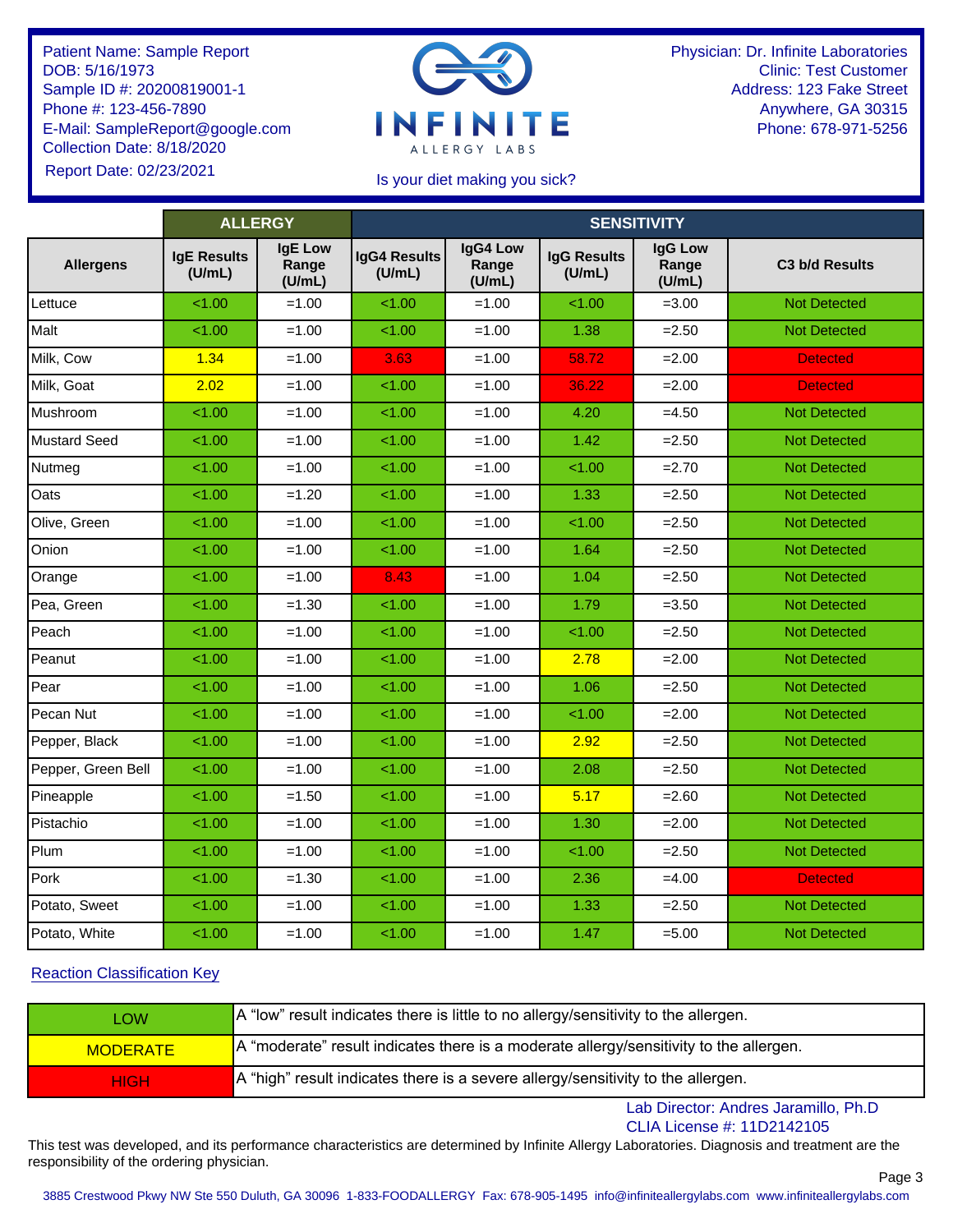

Physician: Dr. Infinite Laboratories Clinic: Test Customer Address: 123 Fake Street Anywhere, GA 30315 Phone: 678-971-5256

## Is your diet making you sick?

|                      | <b>ALLERGY</b>               |                                   | <b>SENSITIVITY</b>            |                             |                              |                                   |                            |  |
|----------------------|------------------------------|-----------------------------------|-------------------------------|-----------------------------|------------------------------|-----------------------------------|----------------------------|--|
| <b>Allergens</b>     | <b>IgE Results</b><br>(U/mL) | <b>IgE Low</b><br>Range<br>(U/mL) | <b>IgG4 Results</b><br>(U/mL) | IgG4 Low<br>Range<br>(U/mL) | <b>IgG Results</b><br>(U/mL) | <b>IgG Low</b><br>Range<br>(U/mL) | C <sub>3</sub> b/d Results |  |
| Raspberry            | < 1.00                       | $=1.00$                           | < 1.00                        | $=1.00$                     | < 1.00                       | $= 2.50$                          | <b>Not Detected</b>        |  |
| Rice                 | < 1.00                       | $=1.00$                           | < 1.00                        | $=1.00$                     | 1.63                         | $= 2.50$                          | <b>Not Detected</b>        |  |
| Rye                  | < 1.00                       | $=1.00$                           | 10.71                         | $=1.00$                     | 18.72                        | $= 2.50$                          | <b>Not Detected</b>        |  |
| Sesame               | 1.00                         | $=1.00$                           | 1.00                          | $=1.00$                     | 1.18                         | $= 2.50$                          | <b>Not Detected</b>        |  |
| Shellfish Mix*       | < 1.00                       | $=1.00$                           | 1.00                          | $=1.00$                     | 1.21                         | $=2.00$                           | <b>Not Detected</b>        |  |
| Soybean              | 1.00                         | $=1.30$                           | 1.00                          | $=1.00$                     | 2.48                         | $= 3.60$                          | <b>Not Detected</b>        |  |
| Spinach              | < 1.00                       | $=1.00$                           | < 1.00                        | $=1.00$                     | 1.90                         | $= 2.50$                          | <b>Not Detected</b>        |  |
| Squash Mix*          | 8.16                         | $= 2.80$                          | 1.44                          | $=1.10$                     | 1.87                         | $= 5.00$                          | <b>Not Detected</b>        |  |
| Strawberry           | < 1.00                       | $=1.00$                           | < 1.00                        | $=1.00$                     | 1.01                         | $= 2.50$                          | <b>Not Detected</b>        |  |
| Tea, Black           | < 1.00                       | $=1.50$                           | < 1.00                        | $=1.10$                     | 3.80                         | $=2.70$                           | <b>Not Detected</b>        |  |
| Tomato               | < 1.00                       | $=1.00$                           | < 1.00                        | $=1.00$                     | 1.51                         | $= 2.50$                          | <b>Not Detected</b>        |  |
| Turkey               | 1.00                         | $=1.00$                           | 1.00                          | $=1.00$                     | 1.80                         | $=2.50$                           | <b>Not Detected</b>        |  |
| Vanilla              | < 1.00                       | $=1.00$                           | < 1.00                        | $=1.00$                     | 1.22                         | $= 2.50$                          | <b>Not Detected</b>        |  |
| Walnut, English      | < 1.00                       | $=1.00$                           | < 1.00                        | $=1.00$                     | 1.90                         | $= 2.00$                          | <b>Not Detected</b>        |  |
| Watermelon           | < 1.00                       | $=1.00$                           | < 1.00                        | $=1.00$                     | 2.77                         | $=2.50$                           | <b>Not Detected</b>        |  |
| Wheat                | 1.49                         | $=1.00$                           | 32.36                         | $=1.00$                     | >100.00                      | $=2.00$                           | <b>Detected</b>            |  |
| Yeast, S. cerevisiae | < 1.00                       | $=1.00$                           | < 1.00                        | $=1.00$                     | 28.54                        | $=2.20$                           | <b>Not Detected</b>        |  |

**\* Aspergillus Mix:** Aspergillus flavus, Aspergillus fumigatus, Aspergillus nidulans, Aspergillus niger

Kidney Bean, Navy Bean, String Bean

**\* Fish, Whitefish Mix:** Cod, Flounder, Halibut

**\* Shellfish Mix:** Crab, Lobster, Oyster, Shrimp, Scallop

**\* Squash Mix:** Yellow Squash, Zucchini Squash

#### Reaction Classification Key

| _OW             | A "low" result indicates there is little to no allergy/sensitivity to the allergen.                    |
|-----------------|--------------------------------------------------------------------------------------------------------|
| <b>MODERATE</b> | $A$ "moderate" result indicates there is a moderate allergy/sensitivity to the allergen.               |
| <b>HIGH</b>     | $\blacktriangleright$ A "high" result indicates there is a severe allergy/sensitivity to the allergen. |

Lab Director: Andres Jaramillo, Ph.D

CLIA License #: 11D2142105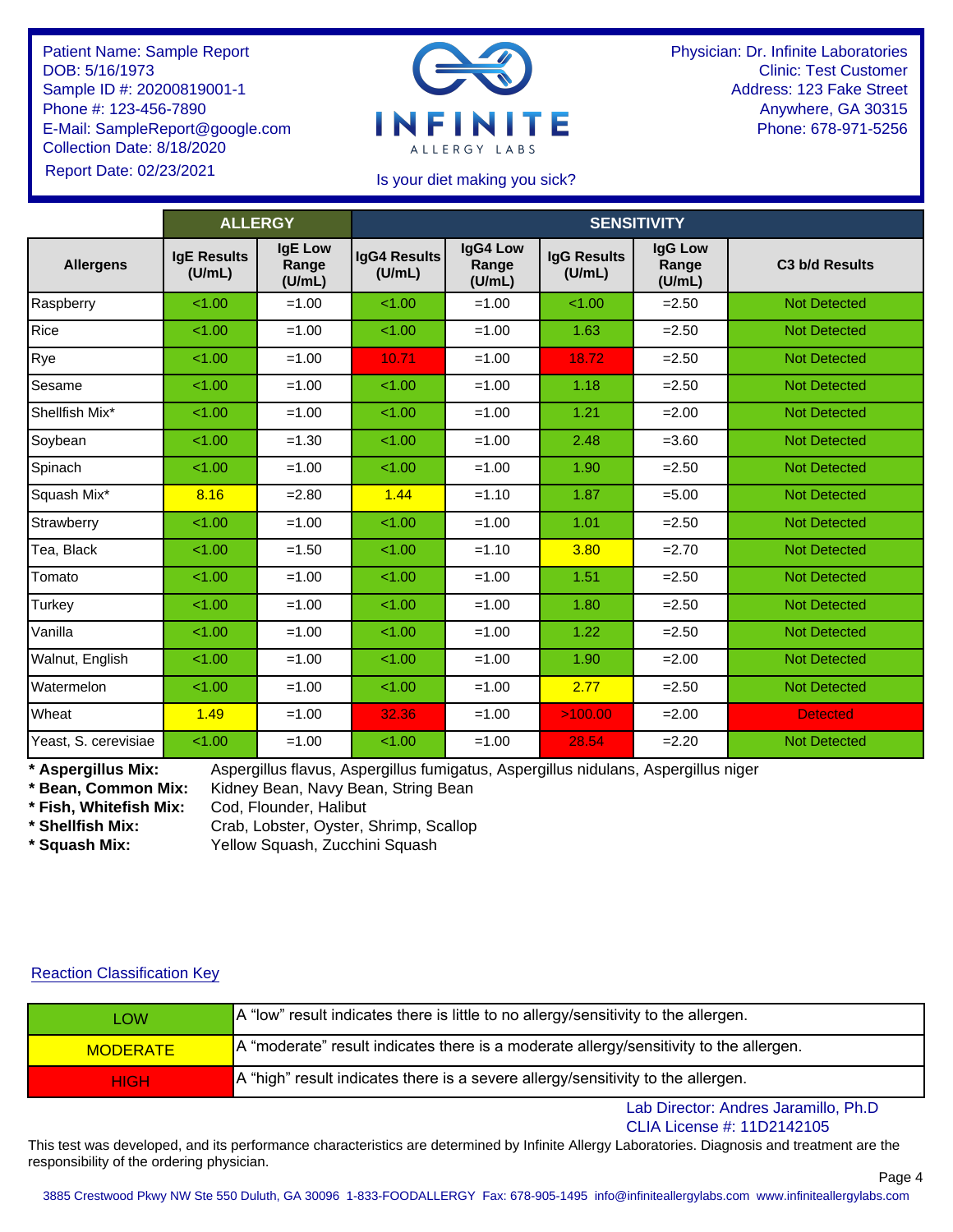

Physician: Dr. Infinite Laboratories Clinic: Test Customer Address: 123 Fake Street Anywhere, GA 30315 Phone: 678-971-5256

Page 5

Is your diet making you sick?

# **Glossary**

The Comprehensive Food Allergy and Sensitivity Test is designed to show how commonly ingested foods/beverages could be causing a response within your immune system.

IgE (Immunoglobin E) are antibodies the body produces in response to an allergic reaction to foods and/or beverages that occur within a few minutes to hours of ingesting the triggering food and/or beverage (allergen). Elevated IgE levels in the blood can be a sign that a patient's body is reacting to an allergen, present in the body also known as "allergic reaction" that generates more serious symptoms. The response also stimulates the release of histamines in the body. Some key symptoms of IgE mediated response include: Itching, sneezing, hives, coughing, difficulty breathing and even anaphylaxis in extreme cases.

IgG4 (Immunoglobin G subclass) food antibodies are the complement to the IgE antibody response. They are produced in a delayed hypersensitivity reaction, which can occur days after exposure to certain foods. IgG4 acts as a blocking antibody to the allergy producing IgE antibody. IgG4 blocks the IgE allergic response which helps to build a tolerance to ingested foods causing an allergic reaction. Although IgG4 blocks an allergic response, when high it can also cause an inflammatory response in the body due to an overproduction of histamines.

IgG (Immunoglobin G) is the antibody response that causes food sensitivities with a delayed reaction of 3-72 hours. These sensitivities can improve and may be less severe than IgE reactions. IgG signifies intolerance to a certain food type and the allergy. High IgG antibodies for given foods suggest that it may be causing the symptoms. Symptoms of IgG-mediated food intolerance can be general or specific and may show up many hours or up to 3 days after consumption of a "trigger food", making the culprits extremely difficult to identify without testing. In general, you may feel fatigued and easily exhausted despite eating all the right "healthy" foods, or you may even suffer from Chronic Fatigue Syndrome which can lead to depressive symptoms. Conditions associated with IgG food sensitivities include: irritable bowel syndrome (IBS), major depressive disorder, migraines, skin rashes such as eczema, joint aches, autoimmune disease, Crohn's disease, obesity, etc.

Complement components C3b and C3d are the complement proteins that bind to IgG antibodies. The Infinite C3b/d Food Sensitivity Panel measures these proteins as they are known to increase the IgG sensitivity reactions augmenting symptoms and inflammation. When C3b/d complement component proteins are detected in response to an allergen, especially in conjunction with detection of IgG antibodies to the same food, it is suggested to eliminate that food to aid in ameliorating symptoms, as IgG with C3b/d are responsible for the most aggressive symptoms.

#### Reaction Classification Key

| <b>LOW</b>      | A "low" result indicates there is little to no allergy/sensitivity to the allergen.                   |
|-----------------|-------------------------------------------------------------------------------------------------------|
| <b>MODERATE</b> | $\blacksquare$ A "moderate" result indicates there is a moderate allergy/sensitivity to the allergen. |
| <b>HIGH</b>     | A "high" result indicates there is a severe allergy/sensitivity to the allergen.                      |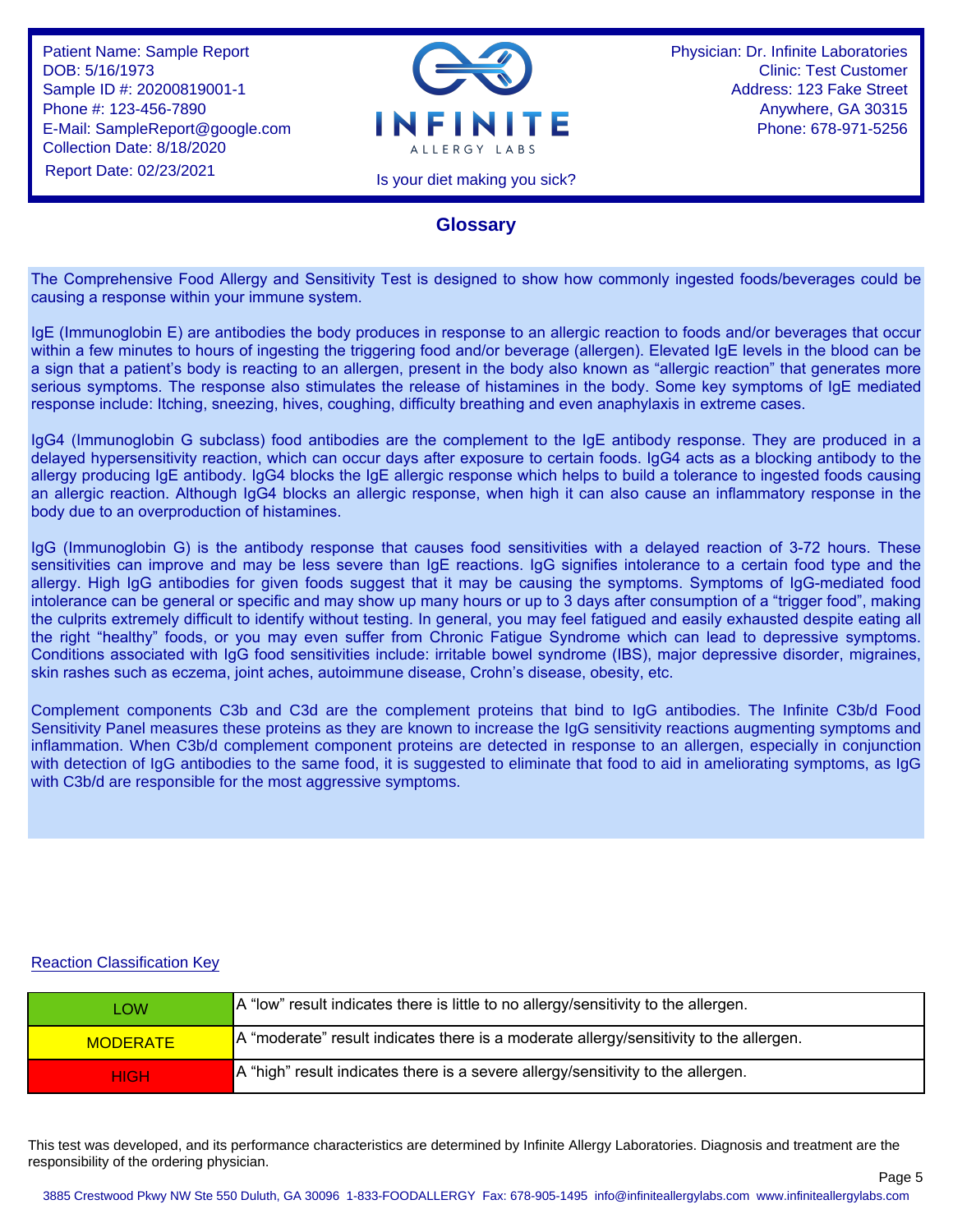

Physician: Dr. Infinite Laboratories Clinic: Test Customer Address: 123 Fake Street Anywhere, GA 30315 Phone: 678-971-5256

Page 6

Is your diet making you sick?

**The Comprehensive Food Allergy and Sensitivity Test will determine which foods stimulate the immune system to elicit a response. The summary of foods to eliminate are listed below.**

**Patients are advised to check with their physician prior to initiating any diet changes. These recommendations are based only on these test results. These suggestions do not take into consideration any other conditions a patient may have that would require additional dietary restrictions.**

#### **Dietary Restrictions (Less Severe Symptoms)**

**For patients with less severe symptoms it is recommended foods with a high reaction to any of the 4 markers measured are eliminated from the diet.**

| <b>Eliminate highly reactive foods</b> |
|----------------------------------------|
| (For patients with milder symptoms)    |
| Aspergillus mix                        |
| <b>Barley</b>                          |
| Candida                                |
| Cashew                                 |
| Egg White, Chicken                     |
| Egg Yolk, Chicken                      |
| Fish, Salmon                           |
| Gluten (Gliadin)                       |
| Milk, Cow                              |
| Milk, Goat                             |
| Orange                                 |
| Pork                                   |
| Rye                                    |
| Wheat                                  |
| Yeast, S. cerevisiae                   |
|                                        |